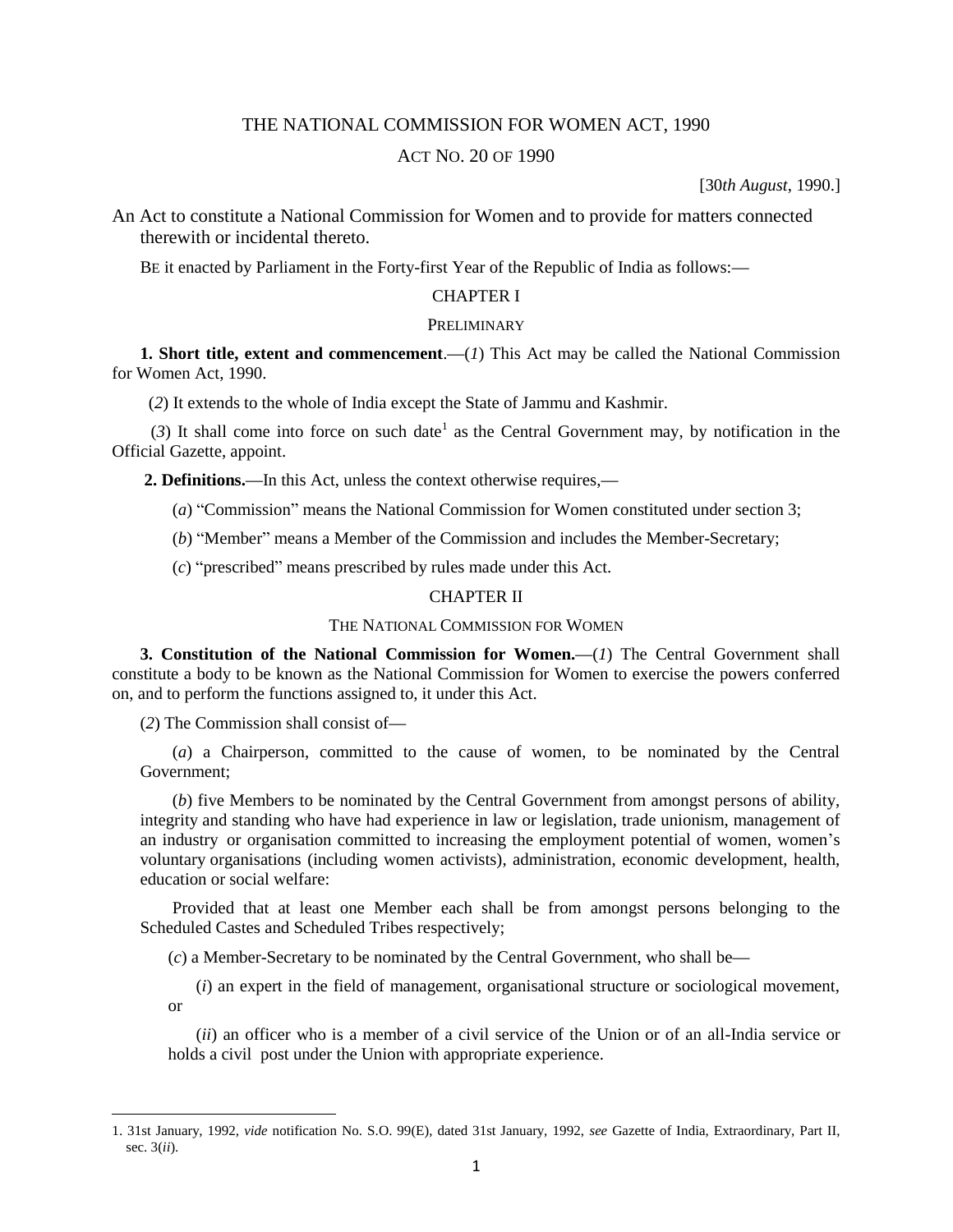**4. Term of office and conditions of service of Chairperson and Members.—**(*1*) The Chairperson and every Member shall hold office for such period, not exceeding three years, as may be specified by the Central Government in this behalf.

(*2*) The Chairperson or a Member (other than the Member-Secretary who is a member of a civil service of the Union or of an all-India service or holds a civil post under the Union) may, by writing and addressed to the Central Government, resign from the office of Chairperson or, as the case may be, of the Member at any time.

(*3*) The Central Government shall remove a person from the office of Chairperson or a Member referred to in sub-section (*2*) if that person**—**

(*a*) becomes an undischarged insolvent;

(*b*) gets convicted and sentenced to imprisonment for an offence which in the opinion of the Central Government involves moral turpitude;

(*c*) becomes of unsound mind and stands so declared by a competent court;

(*d*) refuses to act or becomes incapable of acting;

(*e*) is, without obtaining leave of absence from the Commission, absent from three consecutive meetings of the Commission; or

(*f*) in the opinion of the Central Government has so abused the position of Chairperson or Member as to render that person's continuance in office detrimental to the public interest:

Provided that no person shall be removed under this clause until that person has been given a reasonable opportunity of being heard in the matter.

(*4*) A vacancy caused under sub-section (*2*) or otherwise shall be filled by fresh nomination.

(*5*) The salaries and allowances payable to, and the other terms and conditions of service of, the Chairperson and Members shall be such as may be prescribed.

**5. Officers and other employees of the Commission.—**(*1*) The Central Government shall provide the Commission with such officers and employees as may be necessary for the efficient performance of the functions of the Commission under this Act.

(*2*) The salaries and allowances payable to, and the other terms and conditions of service of, the officers and other employees appointed for the purpose of the Commission shall be such as may be prescribed.

**6. Salaries and allowances to be paid out of grants.—**The salaries and allowances payable to the Chairperson and Members and the administrative expenses, including salaries, allowances and pensions payable to the officers and other employees referred to in section 5, shall be paid out of the grants referred to in sub-section (*1*) of section 11.

**7. Vacancies, etc., not to invalidate proceedings of the Commission.—**No act or proceeding of the Commission shall be questioned or shall be invalid on the ground merely of the existence of any vacancy or defect in the constitution of the Commission.

**8. Committees of the Commission.—**(*1*) The Commission may appoint such committees as may be necessary for dealing with such special issues as may be taken up by the Commission from time to time.

(*2*) The Commission shall have the power to co-opt as members of any committee appointed under sub-section (*1*) such number of persons, who are not Members of the Commission, as it may think fit and the persons so co-opted shall have the right to attend the meetings of the committee and take part in its proceedings but shall not have the right to vote.

(*3*) The persons so co-opted shall be entitled to receive such allowances for attending the meetings of the committee as may be prescribed.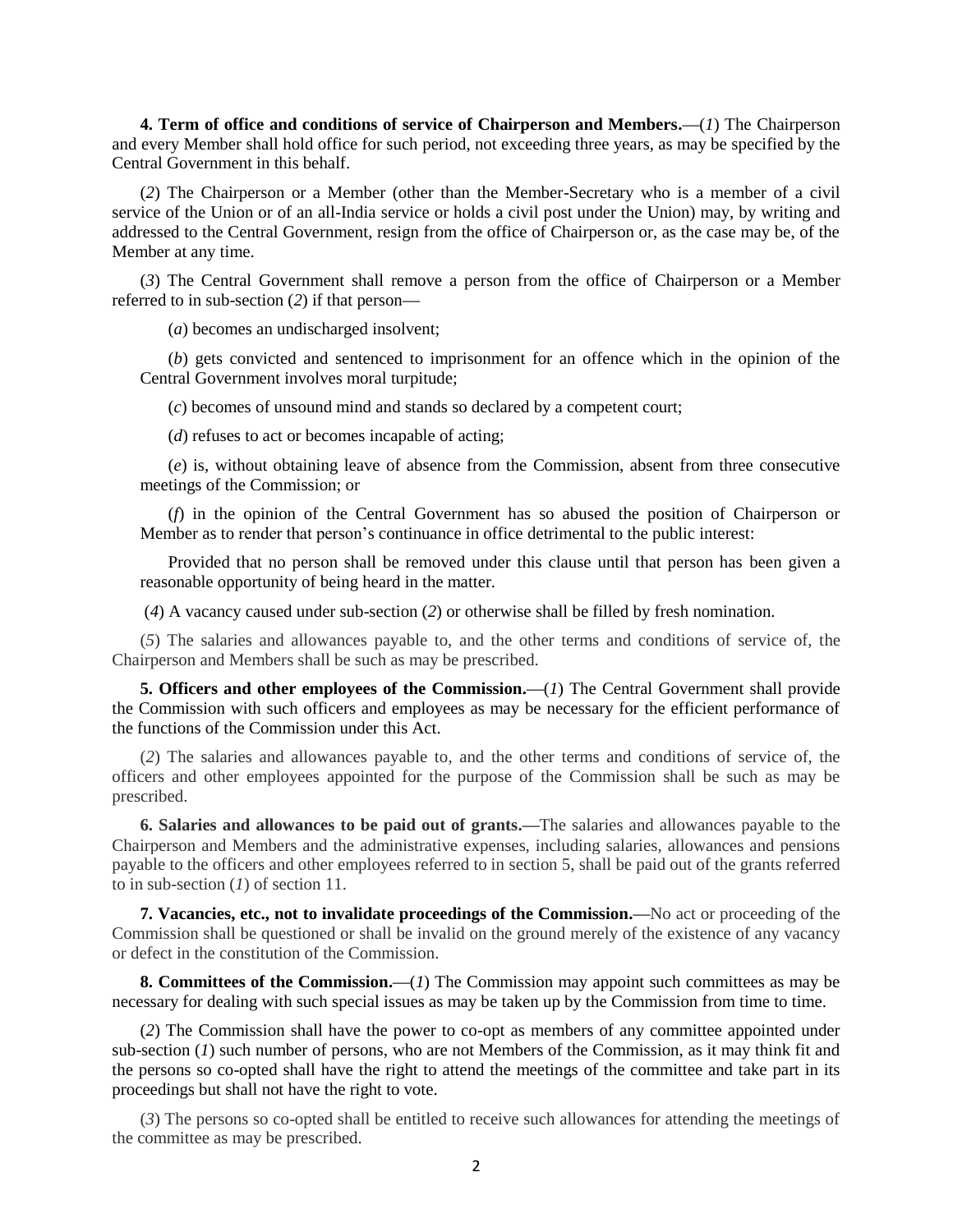**9. Procedure to be regulated by the Commission**.**—**(*1*) The Commission or a committee thereof shall meet as and when necessary and shall meet at such time and place as the Chairperson may think fit.

(*2*) The Commission shall regulate its own procedure and the procedure of the committees thereof.

(*3*) All orders and decisions of the Commission shall be authenticated by the Member-Secretary or any other officer of the Commission duly authorised by the Member-Secretary in this behalf.

# CHAPTER III

#### FUNCTIONS OF THE COMMISSION

**10. Functions of the Commission.—**(*1*) The Commission shall perform all or any of the following functions, namely:**—**

(*a*) investigate and examine all matters relating to the safeguards provided for women under the Constitution and other law;

(*b*) present to the Central Government, annually and at such other times as the Commission may deem fit, reports upon the working of those safeguards;

(*c*) make in such reports recommendations for the effective implementation of those safeguards for improving the conditions of women by the Union or any State;

(*d*) review, from time to time, the existing provisions of the Constitution and other laws affecting women and recommend amendments thereto so as to suggest remedial legislative measures to meet any lacunae, inadequacies or shortcomings in such legislations;

(*e*) take up the cases of violation of the provisions of the Constitution and of other laws relating to women with the appropriate authorities;

(*f*) look into complaints and take *suo moto* notice of matters relating to**—**

(*i*) deprivation of women's rights;

(*ii*) non-implementation of laws enacted to provide protection to women and also to achieve the objective of equality and development;

(*iii*) non-compliance of policy decisions, guidelines or instructions aimed at mitigating hardships and ensuring welfare and providing relief to women,

and take up the issues arising out of such matters with appropriate authorities;

(*g*) call for special studies or investigations into specific problems or situations arising out of discrimination and atrocities against women and identify the constraints so as to recommend strategies for their removal;

(*h*) undertake promotional and educational research so as to suggest ways of ensuring due representation of women in all spheres and identify factors responsible for impeding their advancement, such as, lack of access to housing and basic services, inadequate support services and technologies for reducing drudgery and occupational health hazards and for increasing their productivity;

(*i*) participate and advise on the planning process of socio-economic development of women;

(*j*) evaluate the progress of the development of women under the Union and any State;

(*k*) inspect or cause to be inspected a jail, remand home, women's institution or other place of custody where women are kept as prisoners or otherwise, and take up with the concerned authorities for remedial action, if found necessary;

(*l*) fund litigation involving issues affecting a large body of women;

(*m*) make periodical reports to the Government on any matter pertaining to women and in particular various difficulties under which women toil;

(*n*) any other matter which may be referred to it by the Central Government.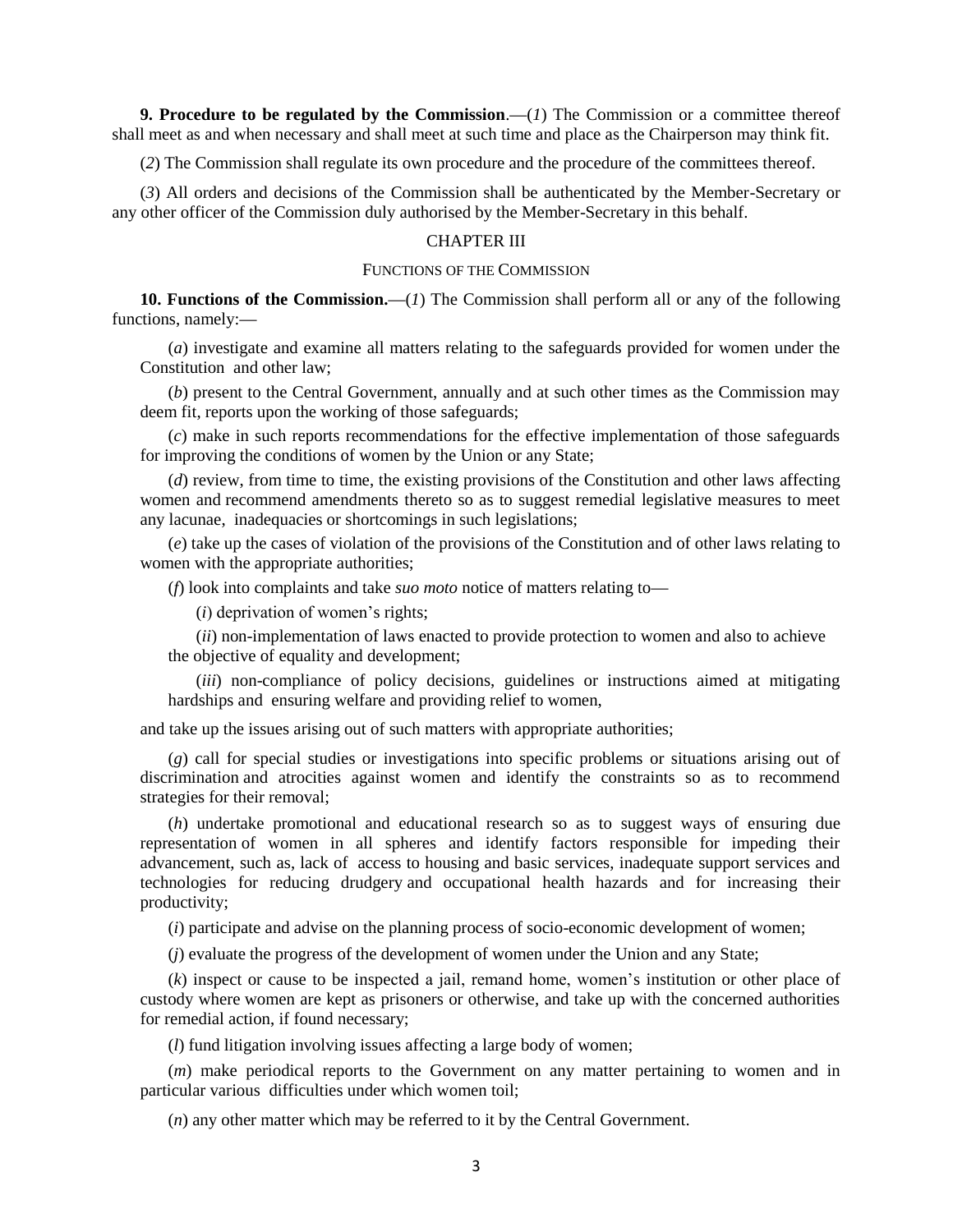(*2*) The Central Government shall cause all the reports referred to in clause (*b*) of sub-section (*1*) to be laid before each House of Parliament along with a memorandum explaining the action taken or proposed to be taken on the recommendations relating to the Union and the reasons for the non-acceptance, if any of any of such recommendations.

(*3*) Where any such report or any part thereof relates to any matter with which any State Government is concerned, the Commission shall forward a copy of such report or part to such State Government who shall cause it to be laid before the Legislature of the State along with a memorandum explaining the action taken or proposed to be taken on the recommendations relating to the State and the reasons for the non-acceptance, if any, of any of such recommendations.

(*4*) The Commission shall, while investigating any matter referred to in clause (*a*) or sub-clause (*i*) of clause ( $f$ ) of sub-section  $(I)$ , have all the powers of a civil court trying a suit and, in particular, in respect of the following matters, namely:**—**

(*a*) summoning and enforcing the attendance of any person from any part of India and examining him on oath;

(*b*) requiring the discovery and production of any document;

(*c*) receiving evidence on affidavits;

(*d*) requisitioning any public record or copy thereof from any court or office;

(*e*) issuing commissions for the examination of witnesses and documents; and

(*f*) any other matter which may be prescribed.

# CHAPTER IV

## FINANCE, ACCOUNTS AND AUDIT

**11. Grants by the Central Government**.**—**(*1*) The Central Government shall, after due appropriation made by Parliament by law in this behalf, pay to the Commission by way of grants such sums of money as the Central Government may think fit for being utilised for the purposes of this Act.

(*2*) The Commission may spend such sums as it thinks fit for performing the functions under this Act, and such sums shall be treated as expenditure payable out of the grants referred to in sub-section (*1*).

**12. Accounts and audit.—**(*1*) The Commission shall maintain proper accounts and other relevant records and prepare an annual statement of accounts in such form as may be prescribed by the Central Government in consultation with the Comptroller and Auditor-General of India.

(*2*) The accounts of the Commission shall be audited by the Comptroller and Auditor-General at such intervals as may be specified by him and any expenditure incurred in connection with such audit shall be payable by the Commission to the Comptroller and Auditor-General.

(*3*) The Comptroller and Auditor-General and any person appointed by him in connection with the audit of the accounts of the Commission under this Act shall have the same rights and privileges and the authority in connection with such audit as the Comptroller and Auditor-General generally has in connection with the audit of Government accounts and, in particular, shall have the right to demand the production of books, accounts, connected vouchers and other documents and papers and to inspect any of the offices of the Commission.

(*4*) The accounts of the Commission, as certified by the Comptroller and Auditor-General or any other person appointed by him in this behalf, together with the audit report thereon shall be forwarded annually to the Central Government by the Commission.

**13. Annual report.—**The Commission shall prepare, in such form and at such time, for each financial year, as may be prescribed, its annual report, giving a full account of its activities during the previous financial year and forward a copy thereof to the Central Government.